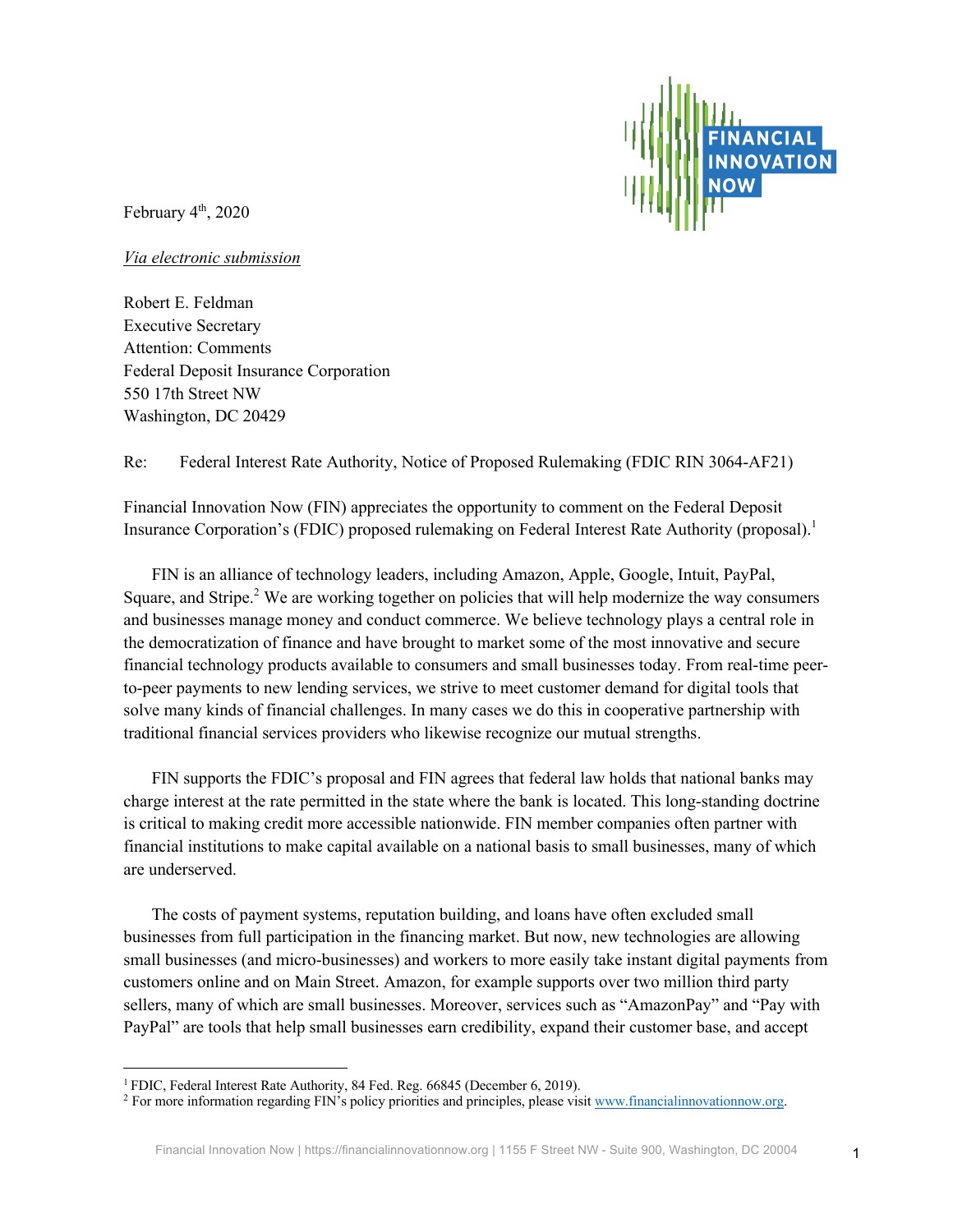card payments safely and securely online. Small businesses are also using innovations in payroll technology, inventory management, sales and data analytics, shipping logistics, and rewards programs, all of which make basic elements of running a business faster and less expensive.

The integration of the above technologies into a small business operation can facilitate fast and convenient access to capital. For example, Intuit's QuickBooks Capital platform enables small businesses to share financial information from their QuickBooks accounting software with financing partners so the small businesses can easily and quickly apply for the financing they need to grow their businesses. Intuit recently announced that it is offering its own lending product – utilizing this QuickBooks information. PayPal and Square utilize merchant card payment information, in partnership with a commercial bank, to facilitate working capital loans for small businesses. The use of these alternative data sources is valuable when assessing the whole picture of the small business and has been a driving force in enabling access to credit for small businesses that may not have access through traditional sources.

Traditional small business lending processes are paper intensive, manual, and time consuming.<sup>3</sup> The technology integrations of FIN member companies, in contrast, enable small businesses to utilize their data in the application and underwriting process, enabling streamlined processing and typically more favorable outcomes for the small business (e.g. lower rates, higher rate of approvals). Financing is made available to small businesses when it is most needed, and funds are made available immediately or within one business day. Square Capital has facilitated \$5.5 billion in combined merchant cash advances and loans to more than 275,000 small-business customers. By lending between \$500 - \$250,000 businesses of all sizes are eligible for a Square Capital loan.<sup>4</sup> Square has also been able to offer capital at amounts far lower than what has been available to small businesses from traditional lenders—Square's average small business loan size is approximately  $$6,000$ .<sup>5</sup> Intuit's QuickBooks Capital platform has helped thousands of small businesses gain access to over \$700 million in capital, and its own loan product, over the past two years, has funded over \$500 million for small businesses;<sup>6</sup> and, as of 2019, PayPal has provided more than \$10 billion in funding through more than 650,000 loans to more than 225,000 small businesses around the world.<sup>7</sup>

<sup>7</sup> *See* Darrell Esch, *Ten Billion Dollars and Counting: Helping Small Businesses Globally,* PAYPAL, (May 19, 2019), https://www.paypal.com/stories/us/ten-billion-dollars-counting-helping-small-businesses-globally. *See also* Usman Ahmed, Thorsten Beck, Christine McDaniel, and Simon Schropp, *Filling the Gap: How Technology Enables Access to Finance for Small- and Medium-Sized Enterprises*, INNOVATIONS, Vol. 10/No.3/4, MIT Press, (2015), http://www.mitpressjournals.org/doi/pdf/10.1162/inov\_a\_00239. ("Filling the Gap Paper")

<sup>3</sup> *See* Karen Gordon Mills and Brayden McCarthy, *The State of Small Business Lending: Innovation and Technology and the Implications for Regulation, Working Paper 17-042*, HARVARD BUSINESS SCHOOL, (2016)

http://www.hbs.edu/faculty/Publication%20Files/17-042\_30393d52-3c61-41cb-a78a-ebbe3e040e55.pdf.

<sup>4</sup> *See* Square, *Grow Your Company with Our Small Business Loans*. Retrieved from https://squareup.com/us/en/capital/access <sup>5</sup> According to the 2017 Survey of Terms of Business Lending, the average small business loan size from large national banks is approximately \$593,000.

<sup>6</sup> *See* Rania Succar, *\$500 Million Reasons to Use the Quickbooks Financing Platform*,

https://quickbooks.intuit.com/blog/news/500-million-reasons-use-quickbooks-financing-platform/. *See also* Q1 2020 Press Release, https://investors.intuit.com/news/news-details/2019/Intuit-Grows-Total-Revenue-15-Percent-in-First-Quarter-Small-Business-Online-Ecosystem-Revenue-Grows-35-Percent/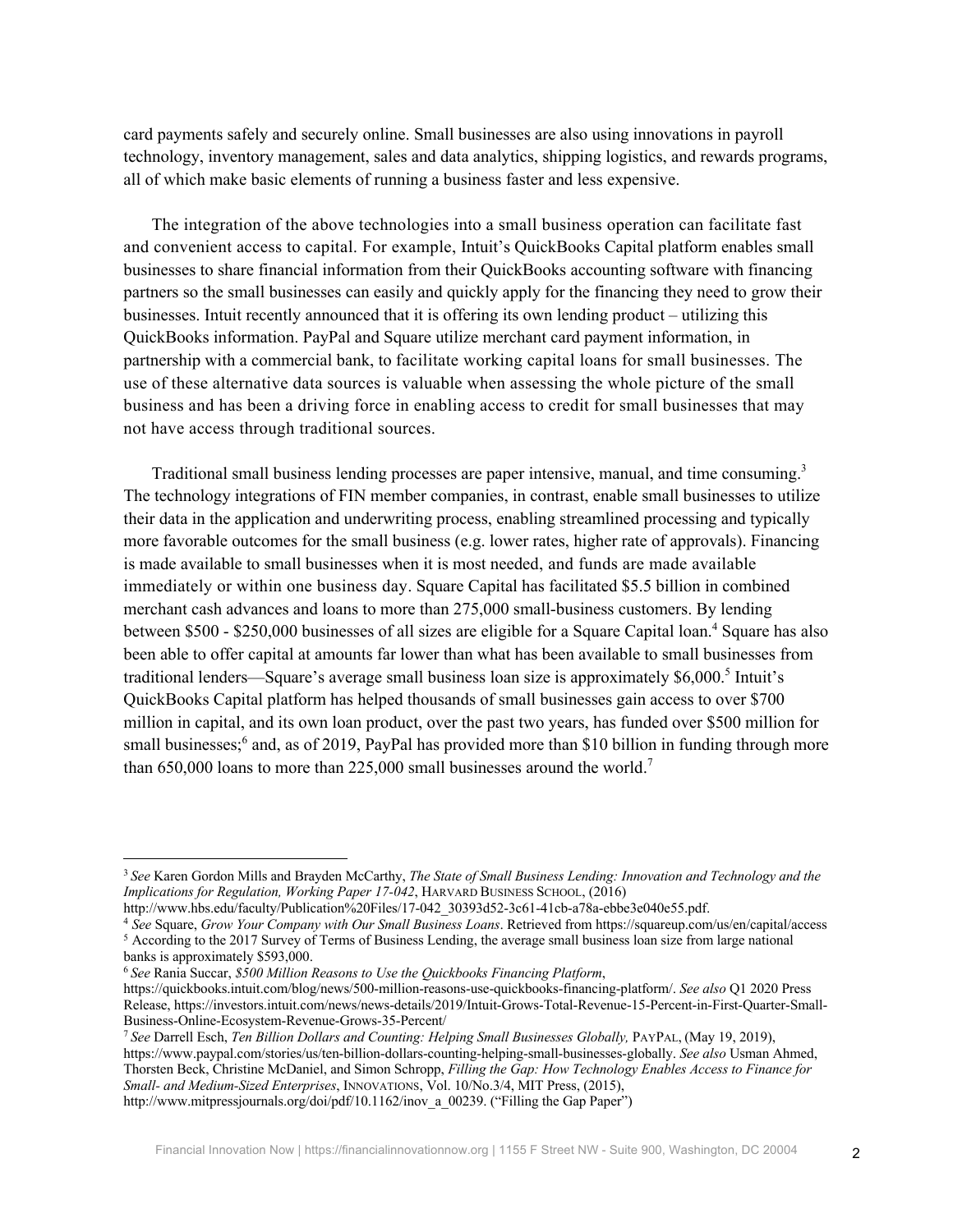This access to capital has benefited small businesses that typically are not able to obtain financing from traditional lenders. QuickBooks Capital is able to successfully fund small businesses that have less annual revenue, slightly lower FICO scores and are younger in business than that of traditional lenders. Similarly, an analysis of PayPal's working capital loan program found that between October 2014 and March 2015 a significant percentage of PayPal's loans went to businesses in counties that had lost banks since the financial crisis, and nearly 35% of these loans went to low-and-moderateincome businesses, versus  $21\%$  of loans from traditional retail banks.<sup>8</sup> Additionally, 56 percent of loans issued through Square Capital went to women-owned businesses, compared to 18 percent of traditional loans and 37 percent of loans through Square Capital went to minority-owned businesses, compared to 27 percent of traditional loans; <sup>9</sup> and, over 85 percent of Square's small business loans are made outside of major metropolitan areas, exactly where they are needed most, as small business lending in rural communities has declined 50 percent since 2004.<sup>10</sup>

The Federal Reserve Bank of Philadelphia and the Federal Reserve Bank of Chicago recently released a study examining the data of one financial technology lender and found that lending activities have penetrated areas that could benefit from additional credit supply, such as those that lose bank branches…" and that "the use of alternative information sources has allowed some borrowers who would be classified as subprime by traditional criteria to...get lower priced credit...."<sup>11</sup>

The above advances in credit availability should be promoted and expanded. However, as the FDIC has recognized, recent developments have created uncertainty about the ability of technology companies to partner with banks when a loan is sold, assigned, or otherwise transferred. The result has harmed business credit availability and undermined economic activity in the United States, resulting in inconsistent opportunities depending on the location of a borrower, despite services being offered nationally via internet-enabled technology.<sup>12</sup>

This reduced credit availability is especially harmful to financial inclusion: affordable and safe access to credit should accessible to all small business owners who qualify regardless of where their business is located. For these reasons, FIN agrees with the FDIC's proposed rule.

<sup>8</sup> *See* Ahmed et al. *Filling the Gap Paper, "*Online business loans seem to have stepped in to fill the SME funding gap left in the wake of the 2008 financial crisis. A high proportion of PPWC loans are disbursed in zip codes that have experienced a relatively steep decline in the number of traditional retail banks, nearly 25 percent of PPWC loans were disbursed in the 3 percent of counties that have lost ten or more banks since the 2008 financial crisis."

 $9$  Square Capital statistic: Based on an April 2018 survey of 6,397 respondents who have accepted a loan through Square Capital. Traditional loan statistic: SBA  $7(a)$  Lending Statistics for Major Programs as of  $7/13/2018$ .

<sup>&</sup>lt;sup>10</sup> Simon, R., & Jones, C. (2017). Goodbye, George Bailey: Decline of Rural Lending Crimps Small-Town Business. Retrieved from https://www.wsj.com/articles/goodbye-george-bailey-decline-of-rural-lending-crimps-small-town-business-1514219515

<sup>11</sup> *See* Julapa Jagtiani and Catharine Lemieux, *Fintech Lending: Financial Inclusion, Risk Pricing, and Alternative Information*, FEDERAL RESERVE BANK OF PHILADELPHIA AND FEDERAL RESERVE BANK OF CHICAGO, (July 6, 2017), https://www.philadelphiafed.org/-/media/research-and-data/publications/working-papers/2017/wp17-17.pdf

<sup>12</sup> *See* Colleen Honigsburg and Robert J. Jackson, Jr., and Richard C. Squire, *How Does Legal Enforceability Affect Consumer Lending? Evidence from a Natural Experiment* THE JOURNAL OF LAW AND ECONOMICS, (August 2, 2017). Forthcoming. Available at SSRN: https://ssrn.com/abstract=2780215 or http://dx.doi.org/10.2139/ssrn.2780215. *See also*  Peter Conti-Brown *Can fintech increase lending? How courts are undermining financial inclusion*. SERIES ON FINANCIAL MARKETS AND REGULATION, BROOKINGS, (April 16th 2019), https://www.brookings.edu/research/can-fintech-increaselending-how-courts-are-undermining-financial-inclusion/